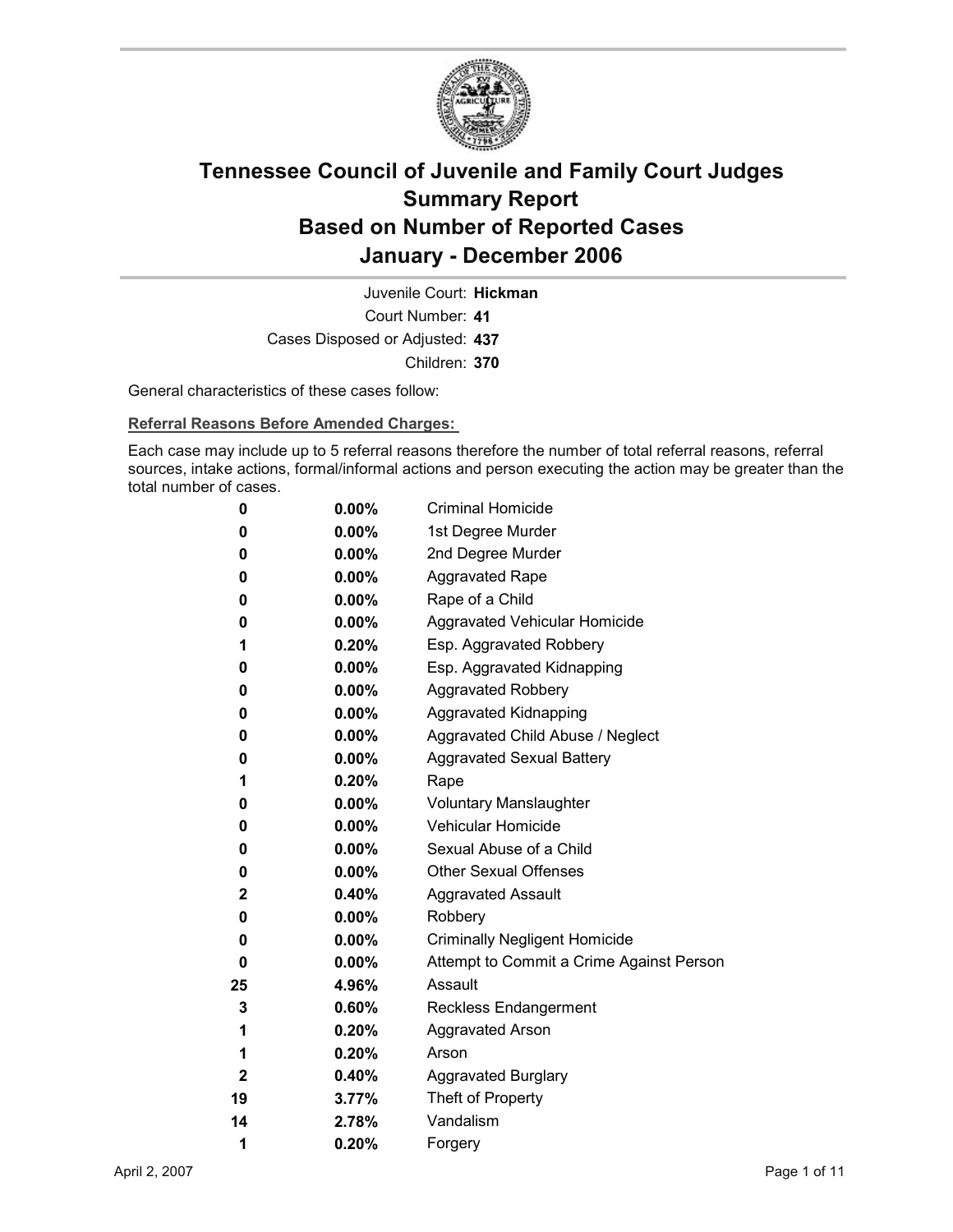

Juvenile Court: **Hickman**

Court Number: **41**

Cases Disposed or Adjusted: **437**

Children: **370**

#### **Referral Reasons Before Amended Charges:**

Each case may include up to 5 referral reasons therefore the number of total referral reasons, referral sources, intake actions, formal/informal actions and person executing the action may be greater than the total number of cases.

| 5            | 0.99%    | <b>Worthless Checks</b>                                     |
|--------------|----------|-------------------------------------------------------------|
| 0            | 0.00%    | Illegal Possession / Fraudulent Use of Credit / Debit Cards |
| 6            | 1.19%    | <b>Burglary</b>                                             |
| 0            | $0.00\%$ | Unauthorized Use of a Vehicle                               |
| 0            | 0.00%    | <b>Cruelty to Animals</b>                                   |
| 1            | 0.20%    | Sale of Controlled Substances                               |
| 13           | 2.58%    | <b>Other Drug Offenses</b>                                  |
| 24           | 4.76%    | Possession of Controlled Substances                         |
| 0            | 0.00%    | <b>Criminal Attempt</b>                                     |
| 0            | $0.00\%$ | Carrying Weapons on School Property                         |
| 0            | 0.00%    | Unlawful Carrying / Possession of a Weapon                  |
| 1            | 0.20%    | <b>Evading Arrest</b>                                       |
| 0            | 0.00%    | Escape                                                      |
| 3            | 0.60%    | Driving Under Influence (DUI)                               |
| 11           | 2.18%    | Possession / Consumption of Alcohol                         |
| $\mathbf 2$  | 0.40%    | Resisting Stop, Frisk, Halt, Arrest or Search               |
| 0            | $0.00\%$ | <b>Aggravated Criminal Trespass</b>                         |
| 3            | 0.60%    | Harassment                                                  |
| 0            | $0.00\%$ | Failure to Appear                                           |
| 0            | $0.00\%$ | Filing a False Police Report                                |
| 0            | 0.00%    | Criminal Impersonation                                      |
| 27           | 5.36%    | <b>Disorderly Conduct</b>                                   |
| 5            | 0.99%    | <b>Criminal Trespass</b>                                    |
| 0            | 0.00%    | <b>Public Intoxication</b>                                  |
| 0            | $0.00\%$ | Gambling                                                    |
| 25           | 4.96%    | Traffic                                                     |
| 0            | 0.00%    | <b>Local Ordinances</b>                                     |
| 0            | $0.00\%$ | Violation of Wildlife Regulations                           |
| 0            | $0.00\%$ | Contempt of Court                                           |
| $\mathbf{2}$ | 0.40%    | <b>Violation of Probation</b>                               |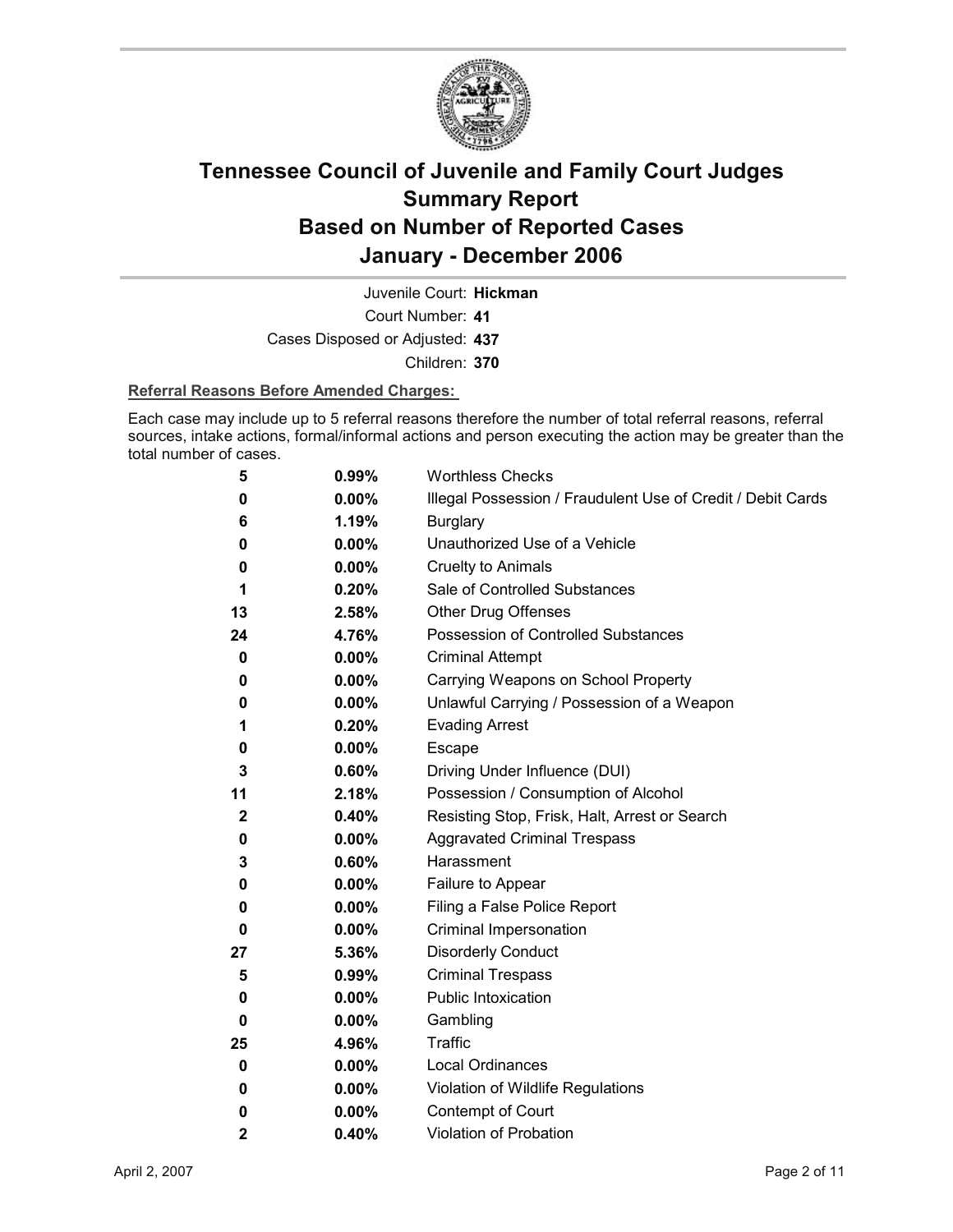

Juvenile Court: **Hickman**

Court Number: **41** Cases Disposed or Adjusted: **437**

Children: **370**

#### **Referral Reasons Before Amended Charges:**

Each case may include up to 5 referral reasons therefore the number of total referral reasons, referral sources, intake actions, formal/informal actions and person executing the action may be greater than the total number of cases.

| 0           | 0.00%    | <b>Violation of Aftercare</b>          |
|-------------|----------|----------------------------------------|
| 25          | 4.96%    | Unruly Behavior                        |
| 18          | 3.57%    | Truancy                                |
| 9           | 1.79%    | In-State Runaway                       |
| 1           | 0.20%    | Out-of-State Runaway                   |
| 0           | $0.00\%$ | Possession of Tobacco Products         |
|             | 0.20%    | Violation of a Valid Court Order       |
| 0           | 0.00%    | Violation of Curfew                    |
| 0           | 0.00%    | Sexually Abused Child                  |
| 0           | 0.00%    | <b>Physically Abused Child</b>         |
| 48          | 9.52%    | Dependency / Neglect                   |
| 3           | 0.60%    | <b>Termination of Parental Rights</b>  |
| 0           | 0.00%    | <b>Violation of Pretrial Diversion</b> |
| 0           | 0.00%    | Violation of Informal Adjustment       |
| 0           | $0.00\%$ | <b>Judicial Review</b>                 |
| 0           | $0.00\%$ | <b>Administrative Review</b>           |
| 0           | $0.00\%$ | <b>Foster Care Review</b>              |
| 37          | 7.34%    | Custody                                |
| 10          | 1.98%    | Visitation                             |
| $\mathbf 2$ | 0.40%    | Paternity / Legitimation               |
| 92          | 18.25%   | Child Support                          |
| 0           | $0.00\%$ | <b>Request for Medical Treatment</b>   |
| 0           | 0.00%    | <b>Consent to Marry</b>                |
| 60          | 11.90%   | Other                                  |
| 504         | 100.00%  | <b>Total Referrals</b>                 |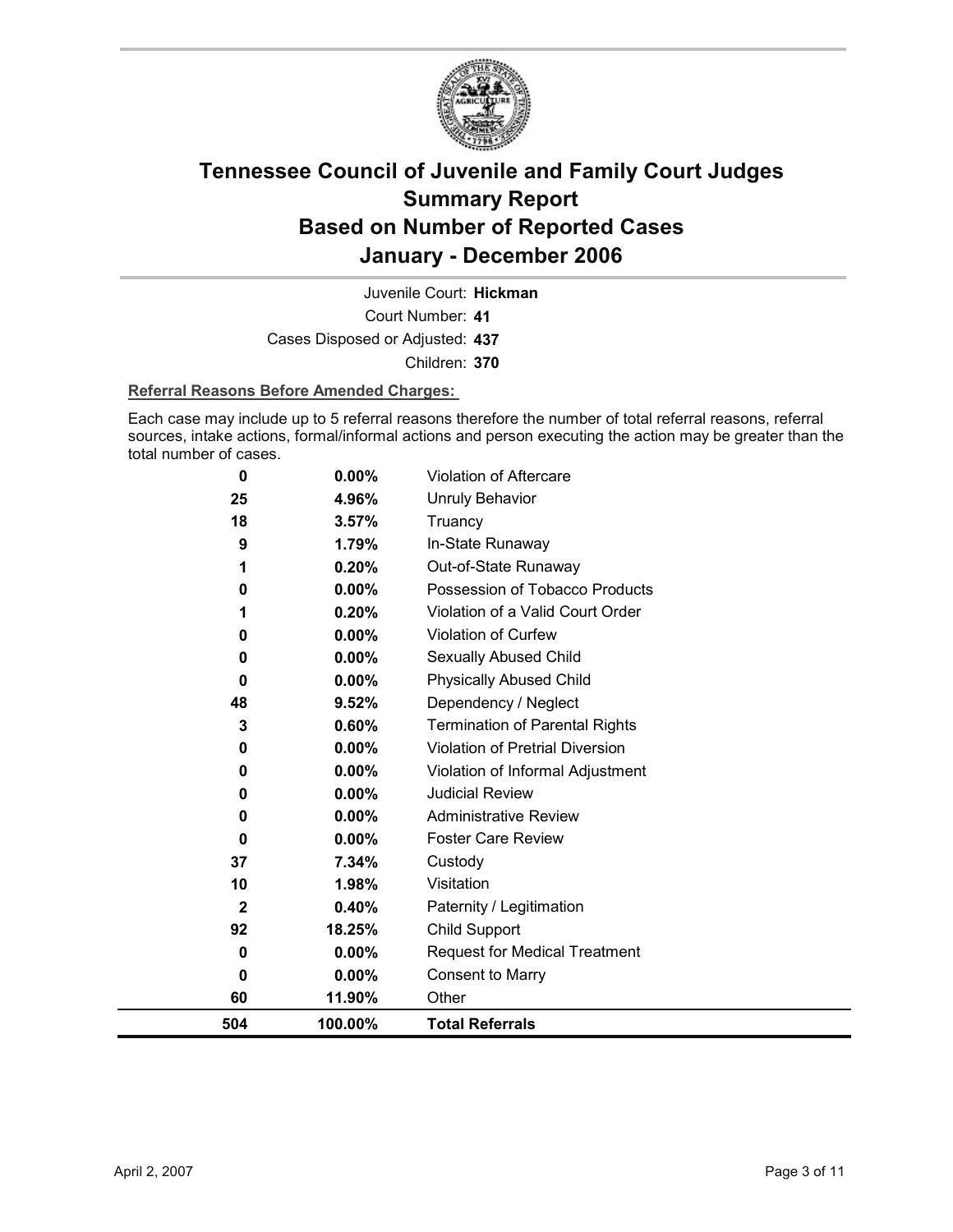

| Juvenile Court: Hickman         |               |                                   |  |
|---------------------------------|---------------|-----------------------------------|--|
| Court Number: 41                |               |                                   |  |
| Cases Disposed or Adjusted: 437 |               |                                   |  |
|                                 | Children: 370 |                                   |  |
| <b>Referral Sources: 1</b>      |               |                                   |  |
| 98                              | 19.44%        | Law Enforcement                   |  |
| 101                             | 20.04%        | Parents                           |  |
| 23                              | 4.56%         | Relatives                         |  |
| 1                               | 0.20%         | Self                              |  |
| 111                             | 22.02%        | School                            |  |
| 0                               | 0.00%         | <b>CSA</b>                        |  |
| 23                              | 4.56%         | <b>DCS</b>                        |  |
| 92                              | 18.25%        | Other State Department            |  |
| 0                               | 0.00%         | <b>District Attorney's Office</b> |  |
| 5                               | 0.99%         | <b>Court Staff</b>                |  |
| 0                               | 0.00%         | Social Agency                     |  |
| 1                               | 0.20%         | <b>Other Court</b>                |  |
| 47                              | 9.33%         | Victim                            |  |
| 0                               | 0.00%         | Child & Parent                    |  |
| 0                               | 0.00%         | Hospital                          |  |
| 0                               | 0.00%         | Unknown                           |  |
| 2                               | 0.40%         | Other                             |  |
| 504                             | 100.00%       | <b>Total Referral Sources</b>     |  |

### **Age of Child at Referral: 2**

| 370 | 100.00%  | <b>Total Child Count</b> |
|-----|----------|--------------------------|
| 0   | $0.00\%$ | Unknown / Not Reported   |
| 3   | 0.81%    | Ages 19 and Over         |
| 77  | 20.81%   | Ages 17 through 18       |
| 90  | 24.32%   | Ages 15 through 16       |
| 50  | 13.51%   | Ages 13 through 14       |
| 36  | 9.73%    | Ages 11 through 12       |
| 114 | 30.81%   | Ages 10 and Under        |
|     |          |                          |

 $1$  If different than number of Referral Reasons (504), verify accuracy of your court's data.

<sup>2</sup> One child could be counted in multiple categories, verify accuracy of your court's data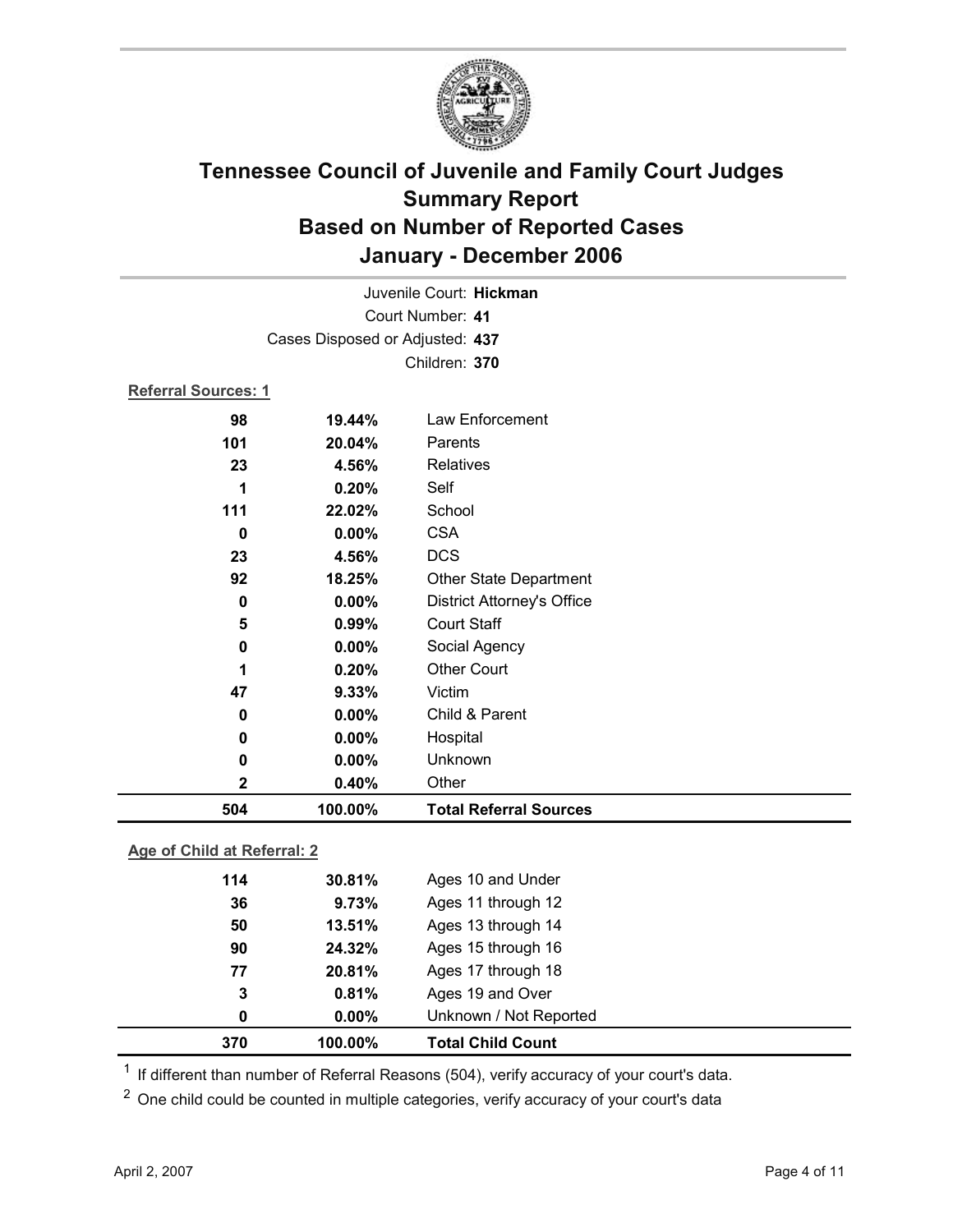

| Juvenile Court: Hickman                 |                                 |                          |  |  |
|-----------------------------------------|---------------------------------|--------------------------|--|--|
| Court Number: 41                        |                                 |                          |  |  |
|                                         | Cases Disposed or Adjusted: 437 |                          |  |  |
|                                         |                                 | Children: 370            |  |  |
| Sex of Child: 1                         |                                 |                          |  |  |
| 239                                     | 64.59%                          | Male                     |  |  |
| 131                                     | 35.41%                          | Female                   |  |  |
| $\bf{0}$                                | 0.00%                           | Unknown                  |  |  |
| 370                                     | 100.00%                         | <b>Total Child Count</b> |  |  |
| Race of Child: 1                        |                                 |                          |  |  |
| 356                                     | 96.22%                          | White                    |  |  |
| $\overline{7}$                          | 1.89%                           | African American         |  |  |
| $\pmb{0}$                               | 0.00%                           | <b>Native American</b>   |  |  |
| $\mathbf 0$                             | 0.00%                           | Asian                    |  |  |
| $\overline{7}$                          | 1.89%                           | Mixed                    |  |  |
| $\mathbf 0$                             | $0.00\%$                        | Unknown                  |  |  |
| 370                                     | 100.00%                         | <b>Total Child Count</b> |  |  |
| <b>Hispanic Origin: 1</b>               |                                 |                          |  |  |
| $\overline{2}$                          | 0.54%                           | Yes                      |  |  |
| 368                                     | 99.46%                          | No                       |  |  |
| $\mathbf 0$                             | 0.00%                           | Unknown                  |  |  |
| 370                                     | 100.00%                         | <b>Total Child Count</b> |  |  |
| <b>School Enrollment of Children: 1</b> |                                 |                          |  |  |
| 277                                     | 74.86%                          | Yes                      |  |  |
| 88                                      | 23.78%                          | No                       |  |  |
| 5                                       | 1.35%                           | Unknown                  |  |  |
| 370                                     | 100.00%                         | <b>Total Child Count</b> |  |  |

 $1$  One child could be counted in multiple categories, verify accuracy of your court's data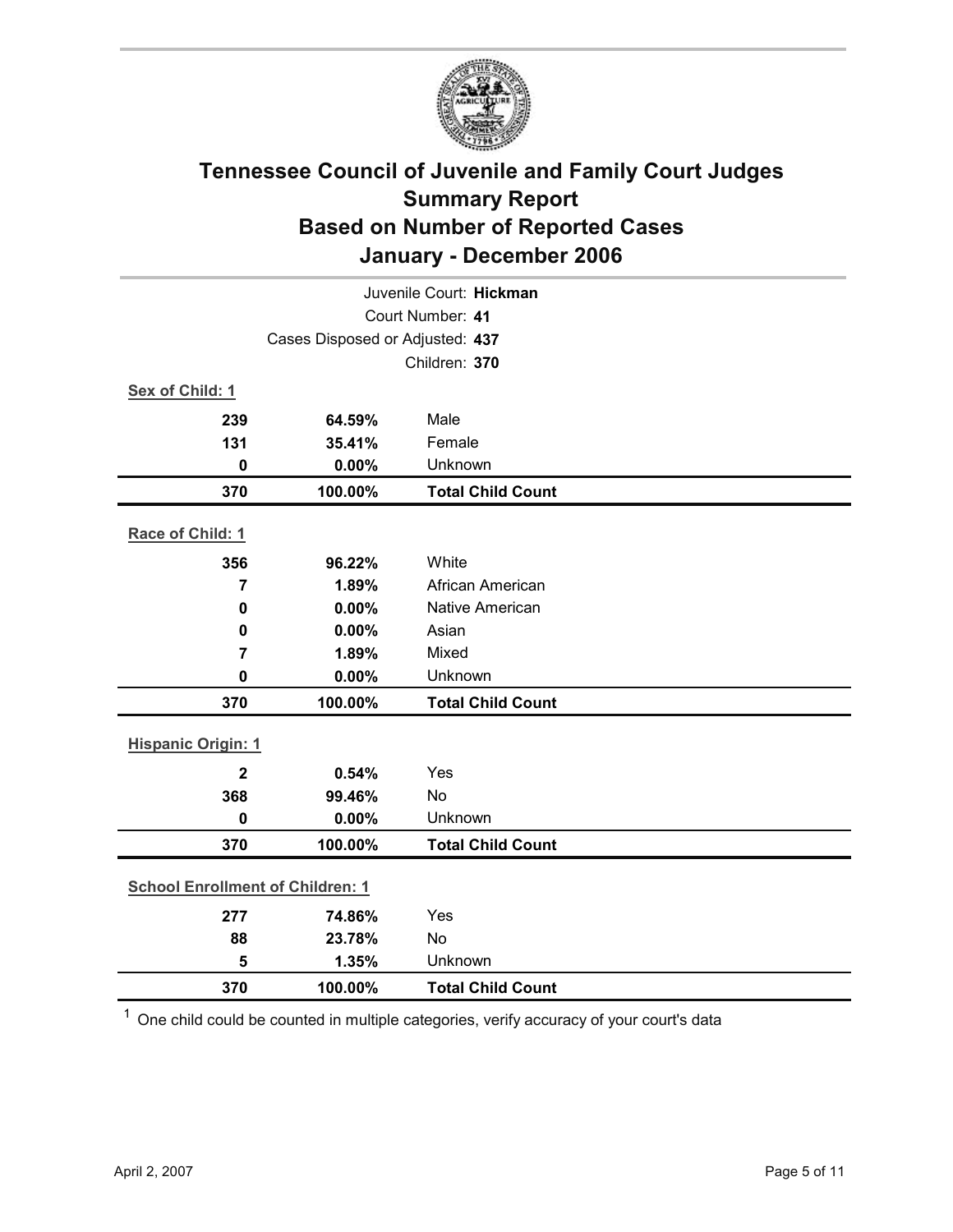

Court Number: **41** Juvenile Court: **Hickman** Cases Disposed or Adjusted: **437** Children: **370 Living Arrangement of Child at Time of Referral: 1 76 20.54%** With Both Biological Parents **11 2.97%** With Father and Stepmother

| 370          | 100.00%  | <b>Total Child Count</b>   |
|--------------|----------|----------------------------|
| 3            | 0.81%    | Other                      |
| 5            | $1.35\%$ | Unknown                    |
| 4            | 1.08%    | Independent                |
| 0            | $0.00\%$ | In an Institution          |
| 3            | 0.81%    | In a Residential Center    |
| $\mathbf{2}$ | 0.54%    | In a Group Home            |
| 16           | 4.32%    | With Foster Family         |
| $\mathbf{2}$ | 0.54%    | With Adoptive Parents      |
| 47           | 12.70%   | <b>With Relatives</b>      |
| 44           | 11.89%   | <b>With Father</b>         |
| 125          | 33.78%   | <b>With Mother</b>         |
| 32           | 8.65%    | With Mother and Stepfather |
| 11           | 2.97%    | With Father and Stepmother |

### **Type of Detention: 2**

| 437 | 100.00%  | <b>Total Detention Count</b> |  |
|-----|----------|------------------------------|--|
| 0   | $0.00\%$ | Other                        |  |
| 437 | 100.00%  | Does Not Apply               |  |
| 0   | $0.00\%$ | <b>Unknown</b>               |  |
| 0   | $0.00\%$ | <b>Psychiatric Hospital</b>  |  |
| 0   | $0.00\%$ | Jail - No Separation         |  |
| 0   | $0.00\%$ | Jail - Partial Separation    |  |
| 0   | $0.00\%$ | Jail - Complete Separation   |  |
| 0   | $0.00\%$ | Juvenile Detention Facility  |  |
| 0   | $0.00\%$ | Non-Secure Placement         |  |
|     |          |                              |  |

 $<sup>1</sup>$  One child could be counted in multiple categories, verify accuracy of your court's data</sup>

 $2$  If different than number of Cases (437) verify accuracy of your court's data.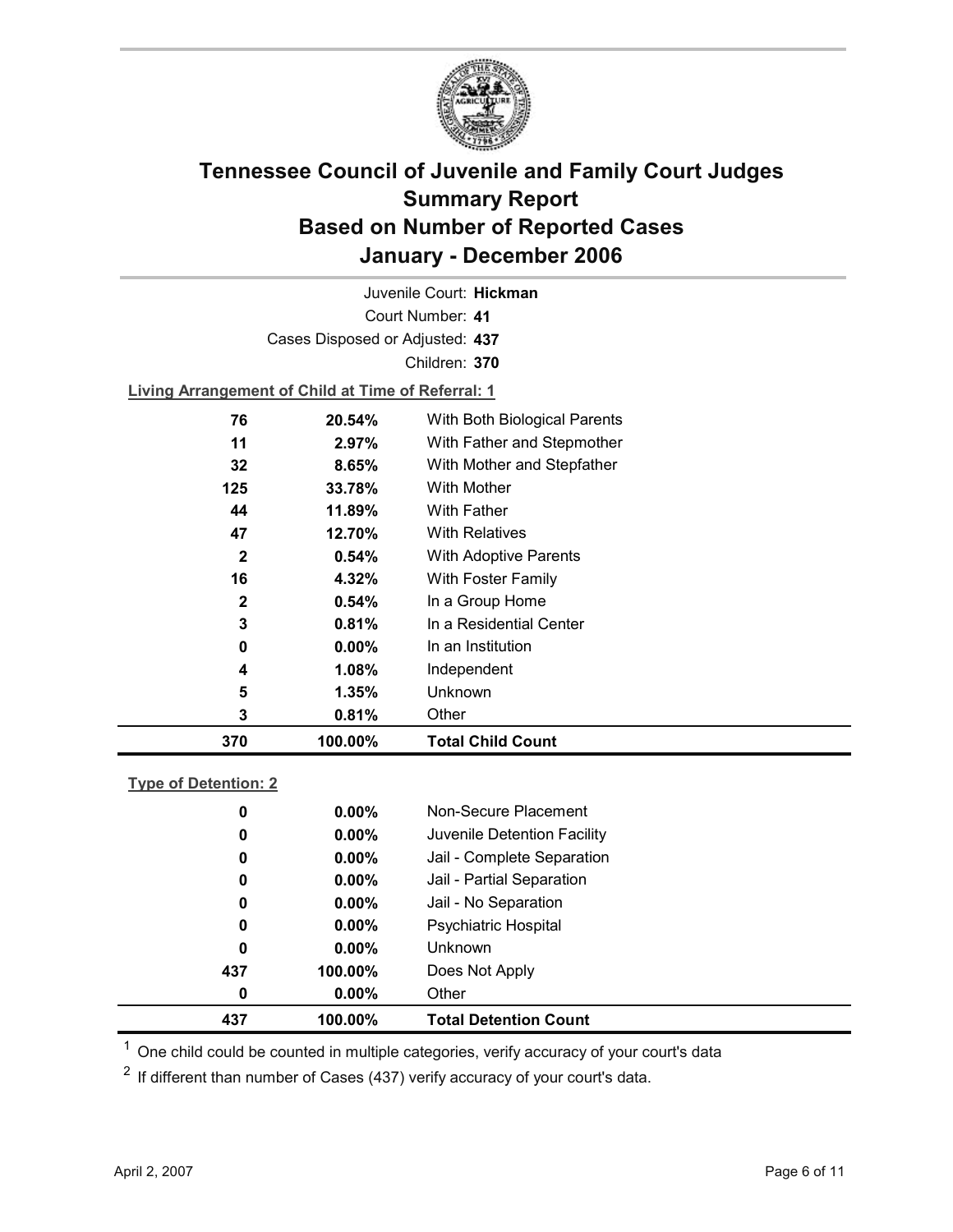

| Juvenile Court: Hickman  |                                                    |                                      |  |
|--------------------------|----------------------------------------------------|--------------------------------------|--|
| Court Number: 41         |                                                    |                                      |  |
|                          | Cases Disposed or Adjusted: 437                    |                                      |  |
|                          |                                                    | Children: 370                        |  |
|                          | <b>Placement After Secure Detention Hearing: 1</b> |                                      |  |
| 0                        | $0.00\%$                                           | Returned to Prior Living Arrangement |  |
| 0                        | 0.00%                                              | Juvenile Detention Facility          |  |
| 0                        | 0.00%                                              | Jail                                 |  |
| 0                        | 0.00%                                              | Shelter / Group Home                 |  |
| 0                        | 0.00%                                              | <b>Foster Family Home</b>            |  |
| 0                        | 0.00%                                              | Psychiatric Hospital                 |  |
| 0                        | $0.00\%$                                           | Unknown / Not Reported               |  |
| 437                      | 100.00%                                            | Does Not Apply                       |  |
| 0                        | $0.00\%$                                           | Other                                |  |
|                          |                                                    |                                      |  |
| 437                      | 100.00%                                            | <b>Total Placement Count</b>         |  |
|                          |                                                    |                                      |  |
| <b>Intake Actions: 2</b> |                                                    |                                      |  |
| 448                      | 88.89%                                             | <b>Petition Filed</b>                |  |
| 1                        | 0.20%                                              | <b>Motion Filed</b>                  |  |
| 55                       | 10.91%                                             | <b>Citation Processed</b>            |  |
| 0                        | 0.00%                                              | Notification of Paternity Processed  |  |
| 0                        | 0.00%                                              | Scheduling of Judicial Review        |  |
| 0                        | 0.00%                                              | Scheduling of Administrative Review  |  |
| 0                        | 0.00%                                              | Scheduling of Foster Care Review     |  |
| 0                        | 0.00%                                              | <b>Unknown</b>                       |  |
| 0                        | $0.00\%$                                           | Does Not Apply                       |  |
| 0<br>504                 | 0.00%<br>100.00%                                   | Other<br><b>Total Intake Count</b>   |  |

 $1$  If different than number of Cases (437) verify accuracy of your court's data.

 $2$  If different than number of Referral Reasons (504), verify accuracy of your court's data.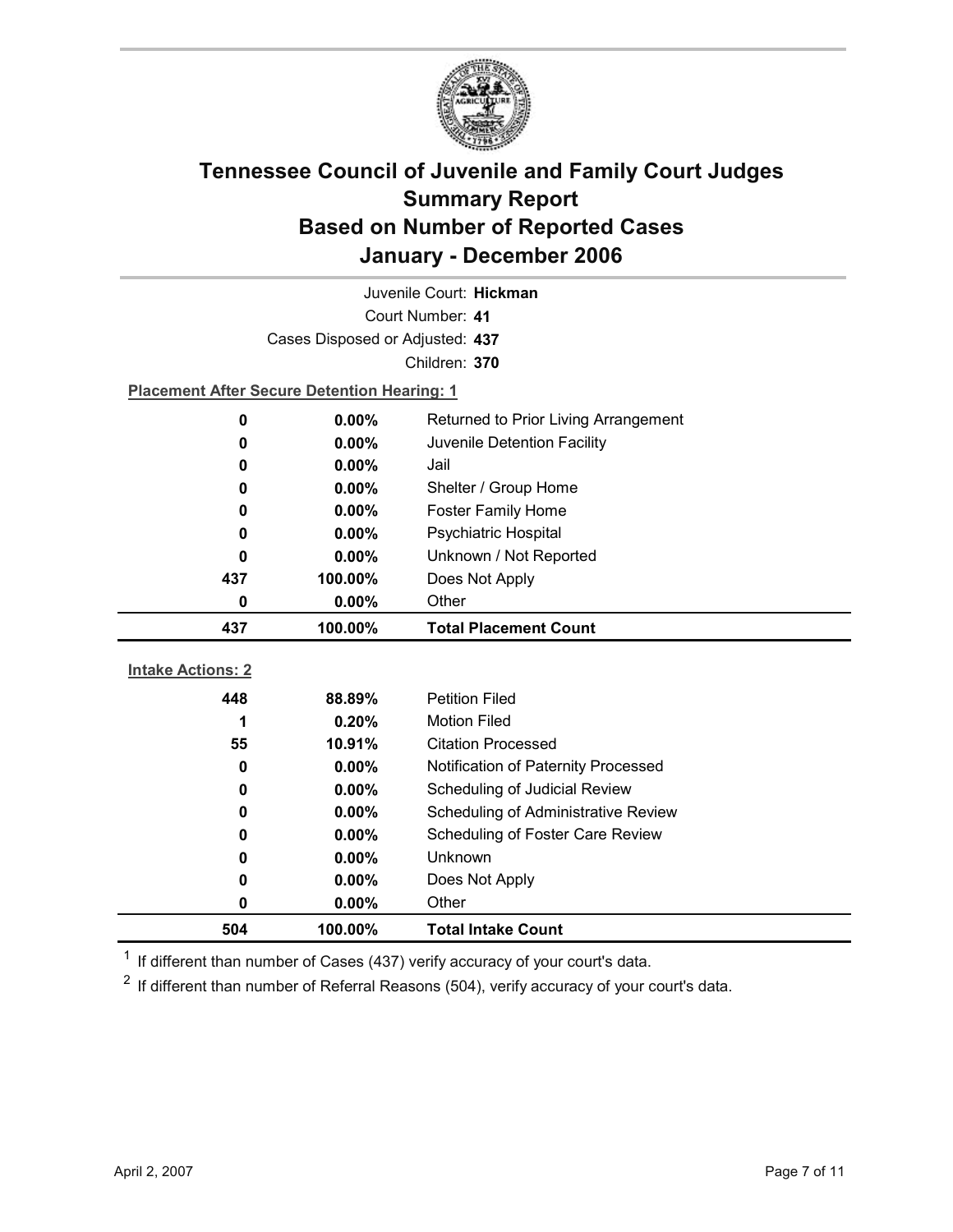

Court Number: **41** Juvenile Court: **Hickman** Cases Disposed or Adjusted: **437** Children: **370**

#### **Last Grade Completed by Child: 1**

| 54                                      | 14.59%  | Too Young for School         |
|-----------------------------------------|---------|------------------------------|
| 4                                       | 1.08%   | Preschool                    |
| 8                                       | 2.16%   | Kindergarten                 |
| 11                                      | 2.97%   | 1st Grade                    |
| 6                                       | 1.62%   | 2nd Grade                    |
| 9                                       | 2.43%   | 3rd Grade                    |
| 12                                      | 3.24%   | 4th Grade                    |
| 26                                      | 7.03%   | 5th Grade                    |
| 24                                      | 6.49%   | 6th Grade                    |
| 19                                      | 5.14%   | 7th Grade                    |
| 32                                      | 8.65%   | 8th Grade                    |
| 44                                      | 11.89%  | 9th Grade                    |
| 48                                      | 12.97%  | 10th Grade                   |
| 41                                      | 11.08%  | 11th Grade                   |
| 5                                       | 1.35%   | 12th Grade                   |
| 1                                       | 0.27%   | Non-Graded Special Ed        |
| 1                                       | 0.27%   | <b>GED</b>                   |
| $\mathbf 2$                             | 0.54%   | Graduated                    |
| 0                                       | 0.00%   | <b>Never Attended School</b> |
| 9                                       | 2.43%   | Unknown                      |
| 14                                      | 3.78%   | Other                        |
| 370                                     | 100.00% | <b>Total Child Count</b>     |
| <b>Enrolled in Special Education: 1</b> |         |                              |
| 30                                      | 8.11%   | Yes                          |
| 331                                     | 89.46%  | No                           |
|                                         |         |                              |

 $1$  One child could be counted in multiple categories, verify accuracy of your court's data

**9 2.43%** Unknown

**370 100.00% Total Child Count**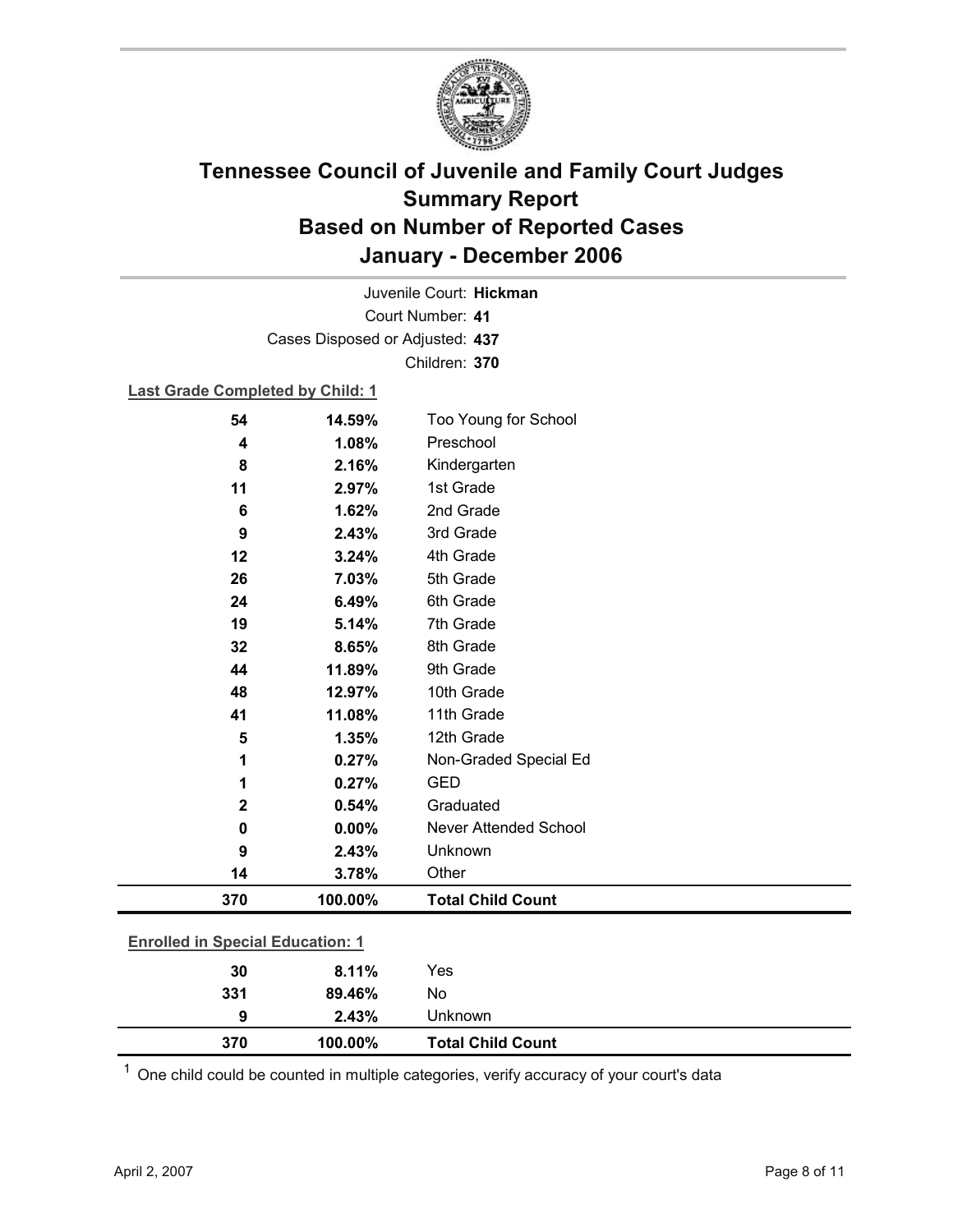

|                              | Juvenile Court: Hickman         |                           |  |  |
|------------------------------|---------------------------------|---------------------------|--|--|
|                              |                                 | Court Number: 41          |  |  |
|                              | Cases Disposed or Adjusted: 437 |                           |  |  |
|                              | Children: 370                   |                           |  |  |
| <b>Action Executed By: 1</b> |                                 |                           |  |  |
| 503                          | 99.80%                          | Judge                     |  |  |
| 1                            | 0.20%                           | Referee                   |  |  |
| 0                            | $0.00\%$                        | <b>YSO</b>                |  |  |
| 0                            | $0.00\%$                        | Other                     |  |  |
| 0                            | $0.00\%$                        | Unknown / Not Reported    |  |  |
| 504                          | 100.00%                         | <b>Total Action Count</b> |  |  |
|                              |                                 |                           |  |  |

#### **Formal / Informal Actions: 1**

| 189 | $37.50\%$ | Dismissed                                      |
|-----|-----------|------------------------------------------------|
| 55  | 10.91%    | Retired / Nolle Prosequi                       |
| 50  | 9.92%     | <b>Complaint Substantiated Delinquent</b>      |
| 17  | 3.37%     | <b>Complaint Substantiated Status Offender</b> |
| 25  | 4.96%     | Complaint Substantiated Dependent / Neglected  |
| 0   | $0.00\%$  | <b>Complaint Substantiated Abused</b>          |
| 0   | $0.00\%$  | <b>Complaint Substantiated Mentally III</b>    |
| 0   | $0.00\%$  | Informal Adjustment                            |
| 0   | $0.00\%$  | <b>Pretrial Diversion</b>                      |
| 0   | $0.00\%$  | Transfer to Adult Court Hearing                |
| 1   | 0.20%     | Charges Cleared by Transfer to Adult Court     |
| 158 | 31.35%    | <b>Special Proceeding</b>                      |
| 1   | 0.20%     | <b>Review Concluded</b>                        |
| 4   | $0.79\%$  | Case Held Open                                 |
| 4   | 0.79%     | Other                                          |
| 0   | $0.00\%$  | Unknown / Not Reported                         |
| 504 | 100.00%   | <b>Total Action Count</b>                      |

 $1$  If different than number of Referral Reasons (504), verify accuracy of your court's data.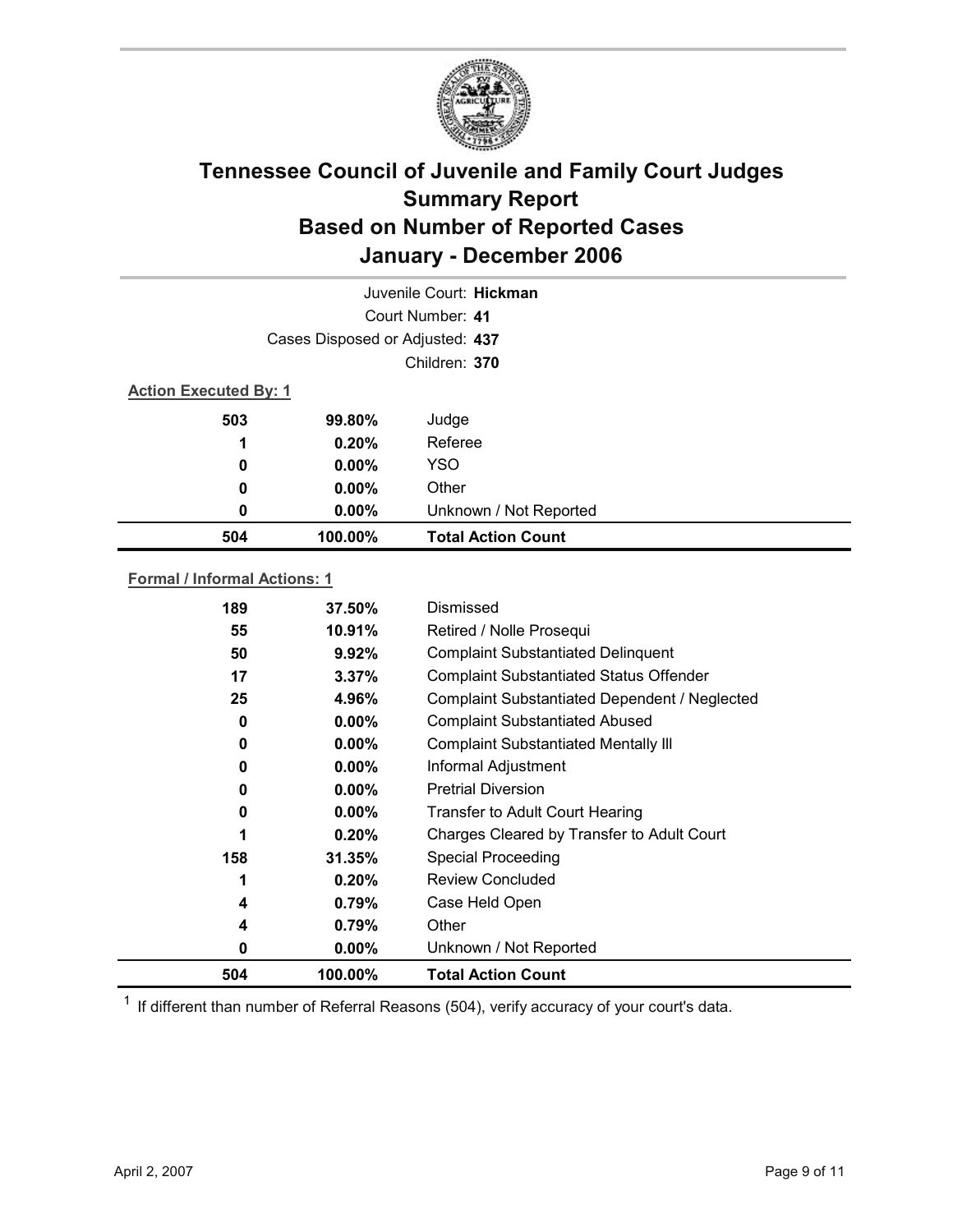

|                                 |                                                       | Juvenile Court: Hickman                              |
|---------------------------------|-------------------------------------------------------|------------------------------------------------------|
|                                 |                                                       | Court Number: 41                                     |
| Cases Disposed or Adjusted: 437 |                                                       |                                                      |
|                                 |                                                       | Children: 370                                        |
| <b>Case Outcomes:</b>           | There can be multiple outcomes for one child or case. |                                                      |
| 158                             | 16.72%                                                | Case Dismissed                                       |
| 32                              | 3.39%                                                 | Case Retired or Nolle Prosequi                       |
| 43                              | 4.55%                                                 | Warned / Counseled                                   |
| 6                               | 0.63%                                                 | Held Open For Review                                 |
| 4                               | 0.42%                                                 | Supervision / Probation to Juvenile Court            |
| 0                               | $0.00\%$                                              | <b>Probation to Parents</b>                          |
| 10                              | 1.06%                                                 | Referral to Another Entity for Supervision / Service |
| 21                              | 2.22%                                                 | Referred for Mental Health Counseling                |
| 26                              | 2.75%                                                 | Referred for Alcohol and Drug Counseling             |
| 0                               | 0.00%                                                 | Referred to Alternative School                       |
| 0                               | $0.00\%$                                              | Referred to Private Child Agency                     |
| 0                               | 0.00%                                                 | Referred to Defensive Driving School                 |
| 1                               | 0.11%                                                 | Referred to Alcohol Safety School                    |
| 1                               | 0.11%                                                 | Referred to Juvenile Court Education-Based Program   |
| 1                               | 0.11%                                                 | Driver's License Held Informally                     |
| 0                               | $0.00\%$                                              | <b>Voluntary Placement with DMHMR</b>                |
| 0                               | $0.00\%$                                              | Private Mental Health Placement                      |
| 0                               | $0.00\%$                                              | <b>Private MR Placement</b>                          |
| 0                               | 0.00%                                                 | Placement with City/County Agency/Facility           |
| 0                               | $0.00\%$                                              | Placement with Relative / Other Individual           |
| 1                               | 0.11%                                                 | Fine                                                 |
| 100                             | 10.58%                                                | <b>Public Service</b>                                |
| 9                               | 0.95%                                                 | Restitution                                          |
| 0                               | $0.00\%$                                              | Runaway Returned                                     |
| 1                               | 0.11%                                                 | No Contact Order                                     |
| 0                               | 0.00%                                                 | Injunction Other than No Contact Order               |
| 0                               | 0.00%                                                 | <b>House Arrest</b>                                  |
| 12                              | 1.27%                                                 | <b>Court Defined Curfew</b>                          |
| 0                               | 0.00%                                                 | Dismissed from Informal Adjustment                   |
| 0                               | $0.00\%$                                              | <b>Dismissed from Pretrial Diversion</b>             |
| 0                               | $0.00\%$                                              | Released from Probation                              |
| 0                               | $0.00\%$                                              | <b>Transferred to Adult Court</b>                    |
| 0                               | 0.00%                                                 | <b>DMHMR Involuntary Commitment</b>                  |